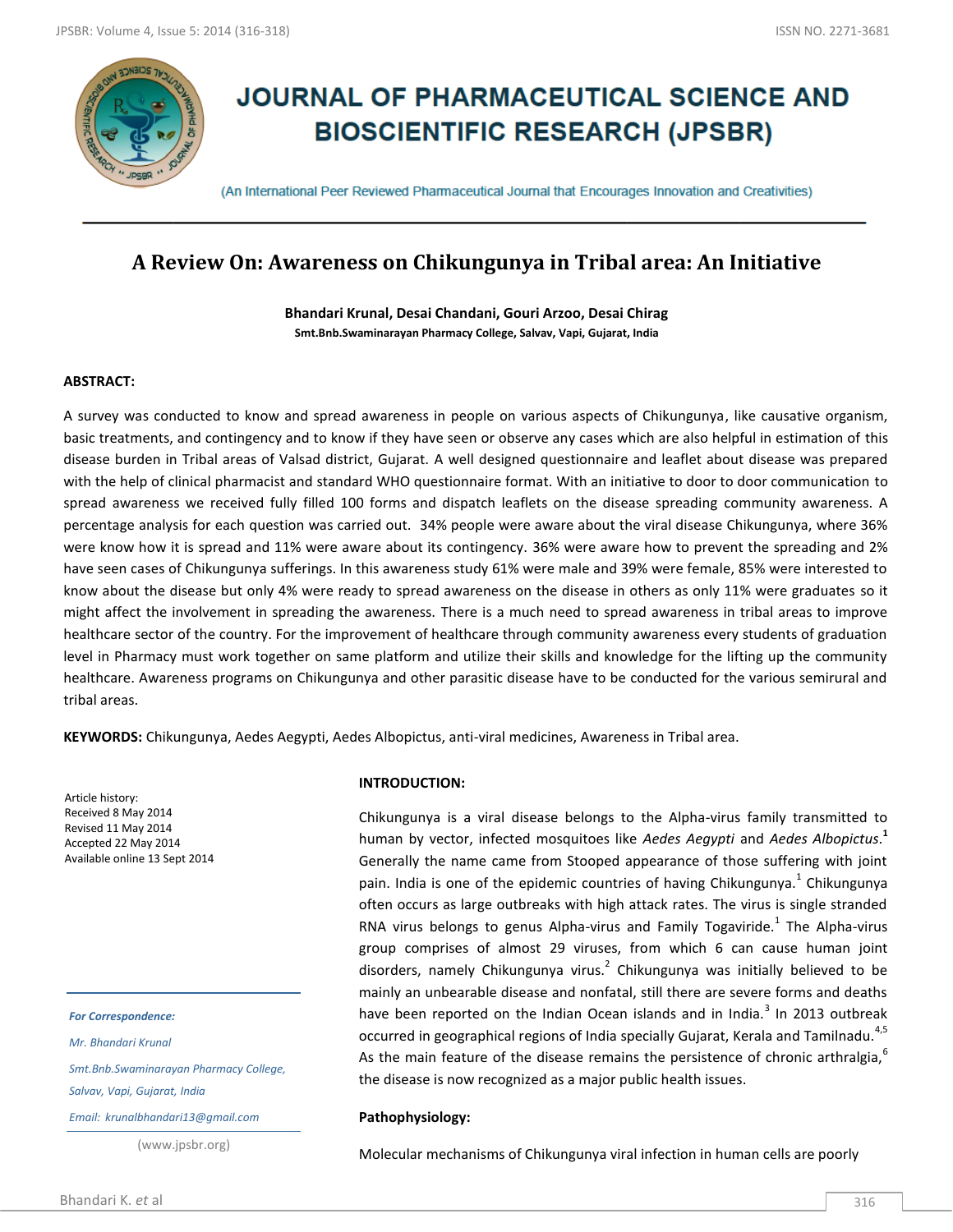characterized. There has been a big advance in research known as a human-specific living thing molecular issue known as NDP52 that's concerned within the replication of Chikungunya virus.<sup>7</sup> The scientists have incontestible that in human cells, NDP52 is ready to bind to a macromolecule of Chikungunya virus, nsP2, which this interaction promotes the replication of the virus within its target cells, thereby contributory to the event of human Chikungunya viral infection. In distinction, mouse NDP52 doesn't act with nsP2 and NDP52 thus doesn't promote infection in murine cells.<sup>7</sup>

**Symptoms:** Between 4-7 days after patient has been bitten b infected mosquito. Symptoms are rarely fetal; it's self –limiting and last for 2-3 days. The virus remains in human system for 5- 7 days and mosquitoes feeding on an infected person during this period can also become infected. Symptoms are high fever, symmetric type of joint pain, swelling in joint, Rash and headache and muscle pain, nausea and vomiting. Rare complications are nephritis, hepatitis and uveitis. $8,9$ 

**Prevention and Control:** To prevent there is no vaccine for Chikungunya virus but more recently, three new recombinant versions of Chikungunya virus vaccines were reported and successfully tested on mice.<sup>10</sup> Prevent viral infection by avoiding mosquito bites.<sup>1, 8, 9</sup>

- Reduce Mosquito exposure
- Use Mosquito repellent
- Wear long sleeved shirts
- Empty standing water from outdoor
- Support local vector control program
- Maintain hygienic sanitation.

**Diagnosis:** Viremia is observed in first 48 hours of disease and ELISA test helps in detecting viral specific Ig-M antibodies distinguishes the disease from dengue also.<sup>9</sup> Other clinical features are lymphopenia, thrombocytopenia, increase creatinine and increase hepatic transaminase enzyme level

**Treatment:** It is generally self-limiting condition so complete rest or analgesics can only helpful to reduces fever and pain. Till date there are no specific anti-viral medicines available to treat this viral disease.<sup>1, 8, 9</sup>

**Methodology:** A well designed questionnaire and leaflet was prepared with the help of clinical pharmacist and standard WHO questionnaire format and received fully filled 100 forms

and dispatch leaflets by door to door spreading community awareness with an initiative to person to person communication. A percentage analysis for each question was carried out.

**Result:** Only 34% people were aware about the viral disease Chikungunya, where 36% were know how it is spread and 11% were aware about its contingency.36% were aware how to prevent the spreading and 2% have seen cases of Chikungunya sufferings. In this awareness study 61% were male and 39% were female, 85% were interested to know about the disease but only 4% were ready to spread awareness on the disease in others as only 11% were graduates so it might affect the involvement in spreading the awareness.

**Discussion:** Aedes Aegypti considered being the primary vector widespread in Asian regions for Chikungunya and Dengue both. Therefore Surveillance system<sup>9</sup> in the countries needs to be intensified and lab testing has been strengthened in collaboration with regional or international lab. A close follow-up of situation and coordinated surveillance and control within the region is still needed. The clinical feature of both dengue and Chikungunya are similar and might be a challenge for clinicians that are not familiar with clinical presentations. The survey with patient education involving the community pharmacist may be helpful in spreading and preventing spreading of filarial in various Indian states. This program is a kind of an initiative for us as a student while studying the theoretical concept about community pharmacist and implements the same functions in practical lead to contribute and received satisfactory response in prevention of the disease. Pharmacist can effectively communicate the information by patient counseling about sign and symptoms of disease; spreading of the disease and by explaining various preventive measures and available treatment for the disease.

**Conclusion:** There is a much need to spread awareness in tribal areas to improve healthcare sector of the country. For the improvement of healthcare through community awareness every students of graduation level in Pharmacy must work together on same platform and utilize their skills and knowledge for the lifting up the community healthcare. Awareness programs on Chikungunya and other parasitic disease have to be conducted for the various semirural and tribal areas.

**Acknowledgement:** The authors thank Asst.Proffessor C.K.Desai, faculty of clinical pharmacy, Smt.B.N.B. Swaminarayan Pharmacy College for the immortal support and motivation to carry the work in effective manner.